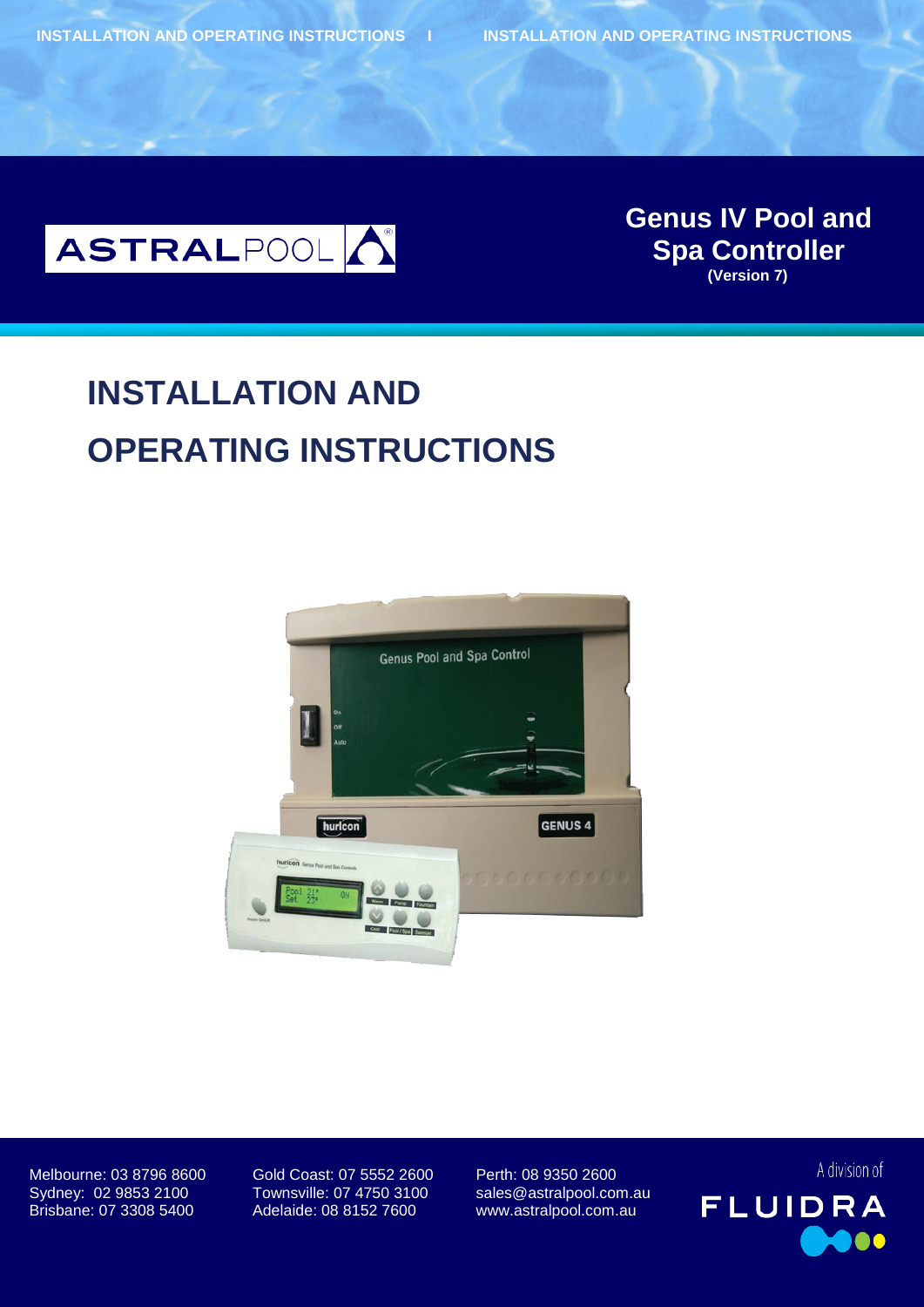## **OPERATION INTRODUCTION**

## **INSTALLATION & CONFIGURATION INSTRUCTIONS**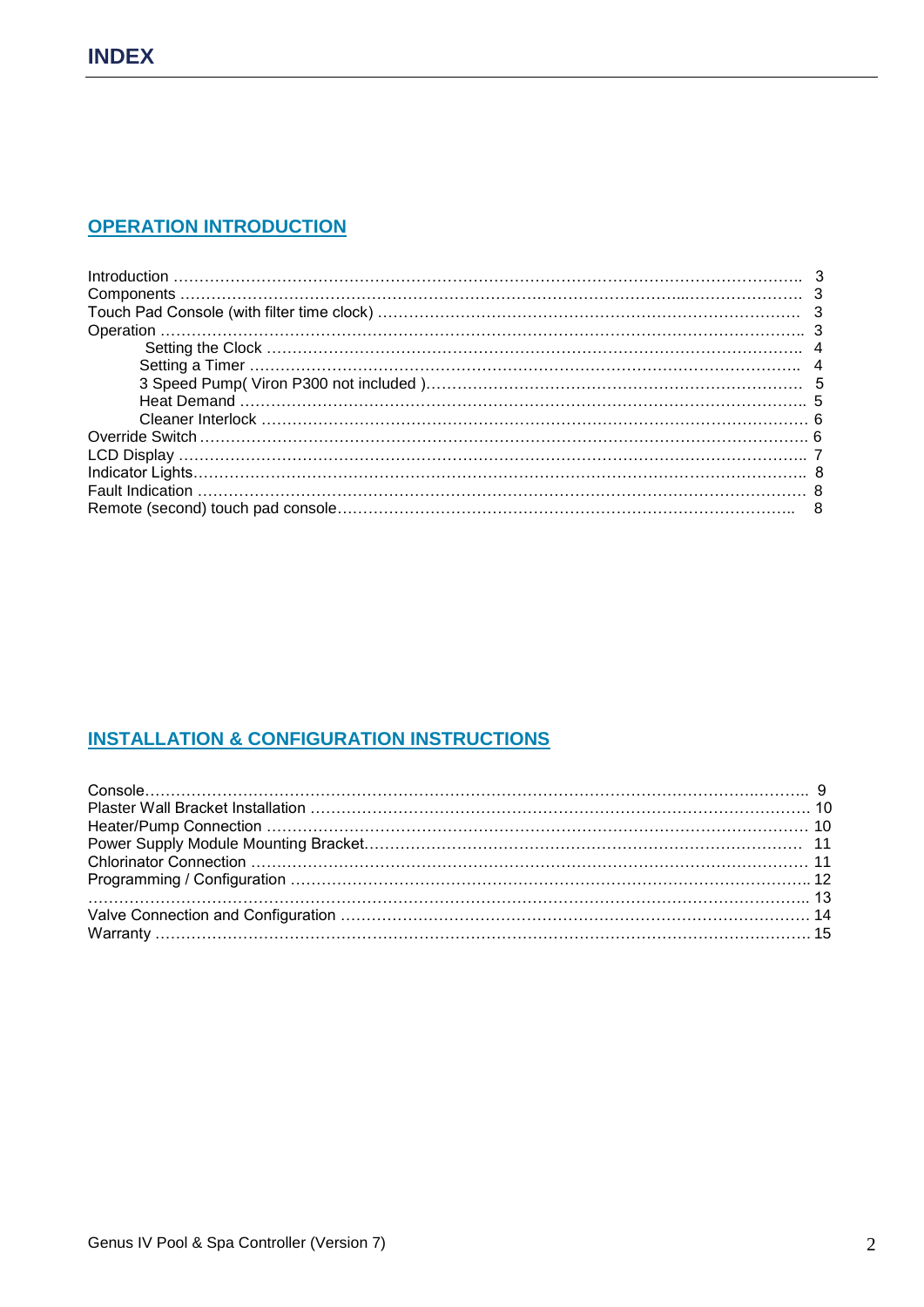## **INTRODUCTION**

Congratulations! You have purchased a high quality Genus IV Pool and Spa Equipment Centre. Please read the instructions carefully and your purchase will provide you with years of trouble free use.

#### **Note:**

The appliance is not intended for use by young children or infirm person without supervision. Please ensure that young children are supervised to ensure that they do not play with the appliance.

## **COMPONENTS INCLUDED**

- 1 x Power Module / Equipment Centre
- 1 x Console / Touchpad
- 1 x 10m Cable for Heater Connection
- 1 x Flush mount Spa Side kit
- 1 x Installation and Operation Manual
- 1 x Set of mounting Screws

## **TOUCHPAD CONSOLE (WITH FILTER TIME CLOCK)**

The touch pad console will display the status of the Heater as well as that of the accessories operated by the Console Unit. The touch pad Console has a Clock with 4 inbuilt timers to control the filter pump which can be set to turn the Aux 1 on and off in multiples of 15 minutes. You can use all four timer periods, only a few or none at all.

## **OPERATION**

Your touch pad Console has multiple functions which are explained below;

| On/Off                                  | Turns the Heater On or Off                                                                                                                                                                                  |
|-----------------------------------------|-------------------------------------------------------------------------------------------------------------------------------------------------------------------------------------------------------------|
| Warm                                    | Increases the Pool/Spa Set Temperature                                                                                                                                                                      |
| Cool                                    | Decrease the Pool/Spa Set Temperature                                                                                                                                                                       |
| Aux 1<br>(Normally Filtration<br>Pump)  | 1 - Turns Aux 1 permanently ON<br>H, M, L - Changes Pump Speeds if Viron P300 pump is installed<br>T-Turns Aux 1 ON during Time Clock hours.<br>(no symbol) - Turns Aux 1 permanently OFF.                  |
| Aux 2<br>or<br><b>Cleaner Interlock</b> | Turns Auxiliary 2 On or Off or, when enabled<br>or<br>Synchronises Aux 1 to turn on during operation.                                                                                                       |
| Aux 3:<br>or<br>Pool/Spa                | Turns Auxiliary 3 On or Off or, where enabled,<br>or<br>Changes between Pool/Spa Setting<br>(VX S Model chlorinators installed will automatically change between Pool and Spa Chlorine Output setting also) |
| Aux 4                                   | 1 - Turns Aux 4 permanently ON<br>T - Turns Aux 4 ON during Time Clock hours.<br>(no symbol) - Turns Aux 4 permanently OFF.                                                                                 |
| or                                      | or                                                                                                                                                                                                          |
| <b>Heat Demand</b>                      | Turns the dedicated heater circulation pump on to sample water<br>temperature during set hours and maintains desired water<br>temperature.                                                                  |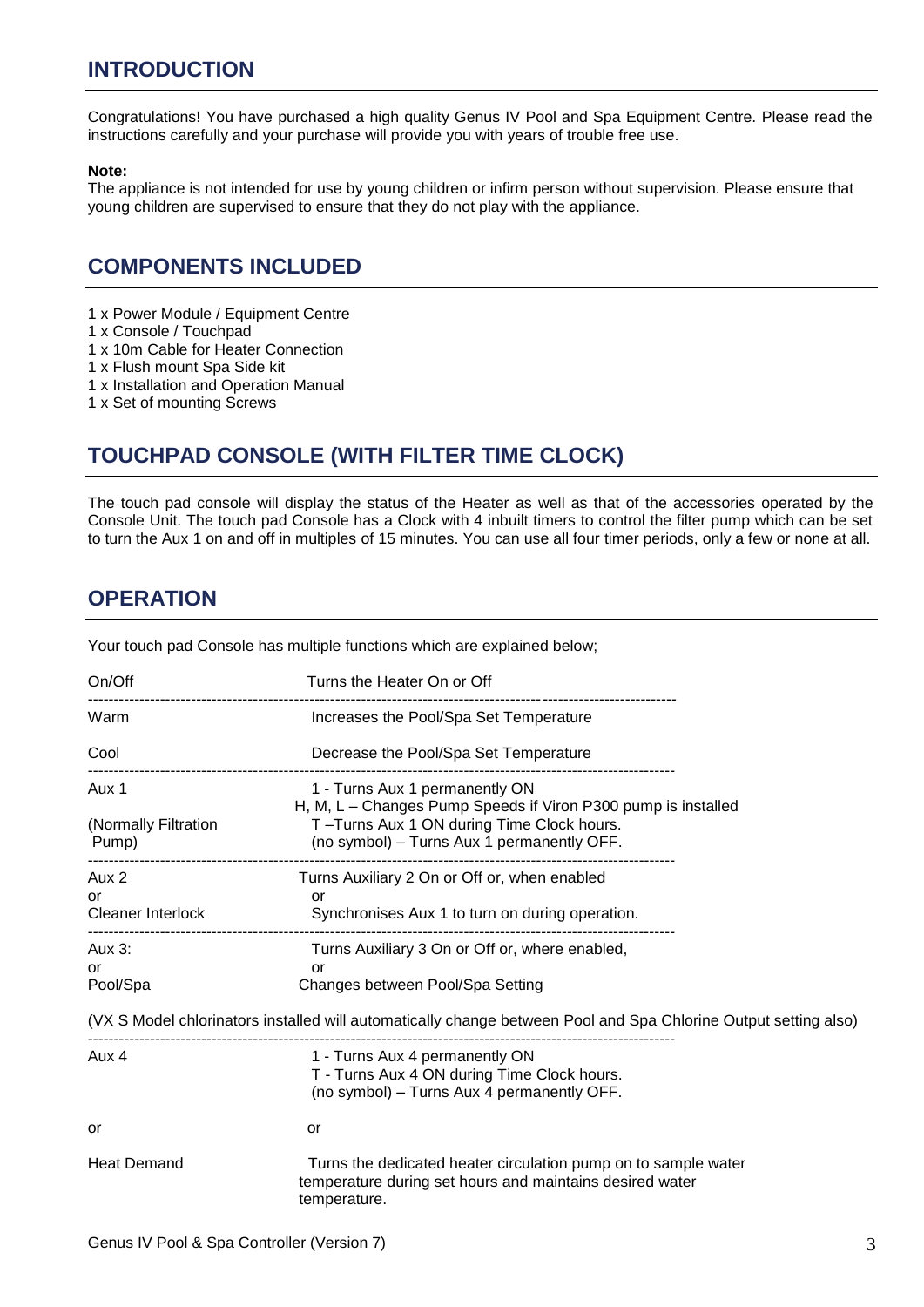- 1. Ensure that the Heater On/Off button is in the "Off" position.
- 2. While holding the "Warm" button down press the "Cool" button momentarily. The screen will display "Set the Clock". Press the "Warm" button for Yes or "Cool" button for No.
- 3. Set the hour using the Warm and Cool buttons. Once the hour has been set push the On/Off button
- 4. Set the minute using the Warm and Cool buttons. Once the minute has been set push the On/Off button to confirm the time set.
- 5. The system will now ask you if you wish to set the timers. Press the warm button for Yes or Cool button for No.

## **SETTING THE TIMERS**

**Introduction: The Genus IV system caters for swimming pools with a dedicated cleaning pump for pressure cleaners. When the dedicated cleaning pump is plumbed in line with the filtration system, the filter pump must always operate at the same time as the dedicated cleaner pump.**



**The timer settings change depending on the configuration or your system.**

*If system is set with Cleaner Auxillary on – you will have 2 x Filter Periods 2 x Filter and Clean Periods. 1 x Aux 4 or Heat Demand*

*If system is set with Cleaner Auxillary off – you will have 4 x Filter Periods 1 x Aux 4 or Heat Demand*

- 1. Ensure that the Heater On/Off button is in the "Off" position.
- 2. While holding the Warm button down press the Cool button momentarily.
- 3. The screen will display "Set the Clock". Press the warm button for Yes or Cool button for No.
- 4. If "No" is pressed, the system will now ask if you wish to set the timers.
- 5. Set the desired Aux 1 start time using the Warm and Cool buttons then press the On/Off button to confirm.
- 6. Set the desired running period. Then press the On/Off button to confirm.
- 7. Repeat steps 3 to 4 to set multiple timers.
- 8. The last timer will be for Aux 4 or Heat Demand if enabled, this can be set in the same manor as Aux 1/Filter Pump timer.
- 9. Press the On/Off button until the screen displays DONE. Release button and console will return to normal operation.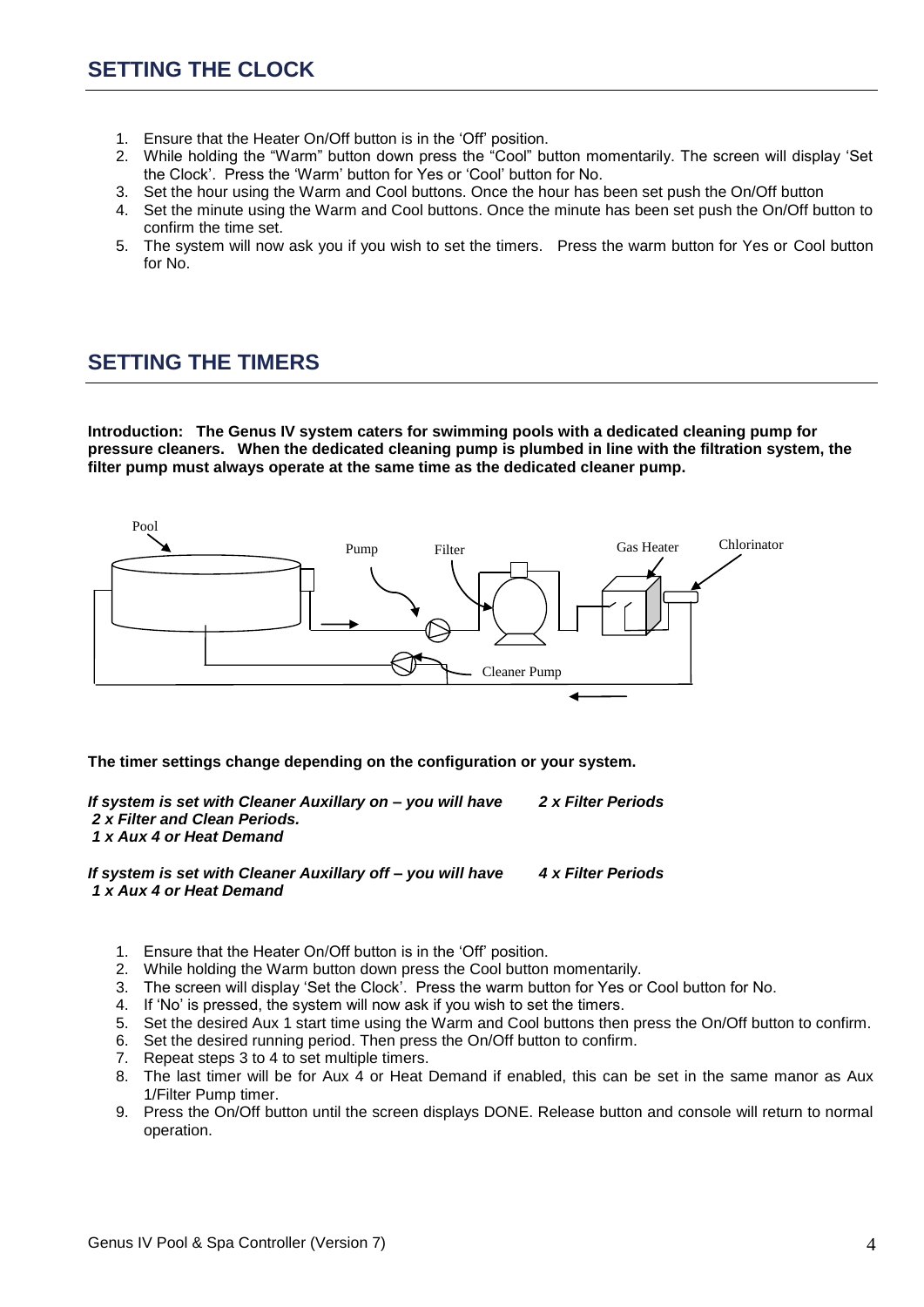## **3 SPEED PUMPS (VIRON P300)(NOT INCLUDED)**

The Genus IV control system has the ability to control the speed of the Viron P300 3 speed high efficiency pump.

The advantage of the Viron P 300 is its extremely low operating costs, reduced CO2 emissions and low operating noise. The speed of the Viron pump is controlled via the touch pad on the motor of the pump.

However, the your Genus IV Control system will allow speed control of your pump via the touch pad console.

When a Viron P300 pump is installed, the filter timeclock period should be set for 12 hours per day. For example, set the on period for 0800 hours and the operating hours for 12 hour operating period. In this case, the pump will turn on at 8.00 am and turn off at 8.00 pm.

Do not set the pump timer period to span midnight.

To enable the 3 speed function on the system, refer to page 13.

Refer to Viron Pump instructions for explanation of the operation and speed settings of the Viron Pump.

- 1. The Viron P 300 has 3 speed settings low, medium and high. High Speed should be used when vacuuming the pool or operating spa jets or some water features such as water falls. Medium speed can be used for gentle spa jet action, or filtration for the pool. Low speed is the recommended setting for everyday filtration of your pool.
- 2. The Viron P300 will automatically start on high speed for the first 5 minutes to assist in priming and substantially fill the hair and lint pot with water. After 5 minutes the pump will revert to the last speed it was set at before it was turned off.
- 3. During normal operation, it is recommended that the pump be operated on low speed for 12 hours per day. This will achieve the lowest operating costs with the lowest noise level. Should your pool have areas where water is not turning over when pump is on low speed, increase the speed setting.

When selecting Spa mode on the Genus Touch Pad Console the Viron Pump will automatically switch to High Speed to allow effective spa jet action.

If you have a gas heater connected to the Genus IV System, the Viron Pump will automatically switch to medium speed when the heater ignites. This ensures there is sufficient water flow to efficiently operate your gas heater.

When selecting backwash mode on your Hurlcon VX or E Series Chlorinator (if installed) the Viron Pump will automatically switch to high speed to ensure ideal backflow velocity through the filter media bed.

## **HEAT DEMAND**

Heat Demand is an automatic function for maintaining desired water temperature in pool or spa. When configured to be active, the pump supplying water to your heater can be programmed to sample actual water temperature; this sampling period will last for a 3 minute period and will happen every hour. If water temp is below desired or set point temperature and the heater is left in the "ON" mode, the heater will operate and continue to run until the desired temperature is reached.

The operation hours of the Heat Demand function can be programmed. (see above) This feature is so you can limit the running hours of pump to reduce noise outside of daylight hours

If heater is installed with separate circulation pump, Heat Demand function can be configured to control Auxiliary 4 Heater Pump as your Heat Demand Auxiliary.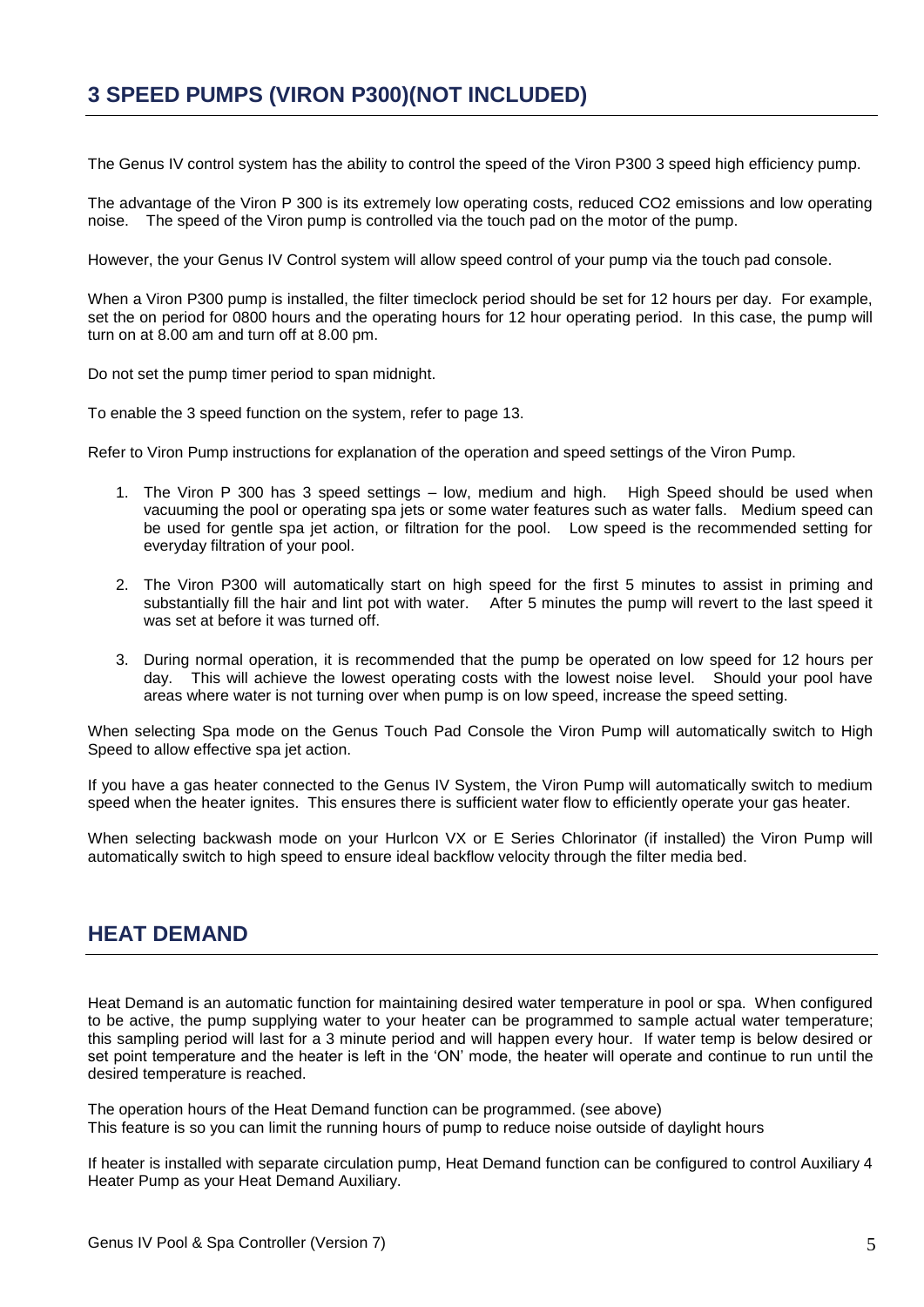## **CLEANER PUMP INTERLOCK**

The Cleaner Interlock Aux 2 (if configured) is for systems with a dedicated Cleaner Pump installed (as described above). When the cleaner pump is activated either by time clock or manually, the Filtration Pump (Aux 1) will automatically turn on and of in unison. If system is left in the spa mode, the cleaning pump will not turn on. This is to stop cold water being returned to the spa. Once system is returned to pool mode, cleaning pump will return to normal operation.

## **AUX 1 EQUIPMENT CENTRE OVERRIDE SWITCH**

The Aux 1 (Filtration Pump) override switch is located on the front of the control unit in case you should require manual control of the pump for the purposes of backwashing, maintenance, etc.

This switch should be in the "Auto" position for normal remote and timer control.

The "On" position turns the pump on regardless of the timer and remote control settings.

The "Off" position prevents the Aux 1 operating regardless of the timer and remote control settings.

*When a VX S model is connected to the system, The Overide switch should remain in the on position during normal operation. When backwashing, the pump can be operated using the On/Off/Auto button of the Salt Chlorinator*

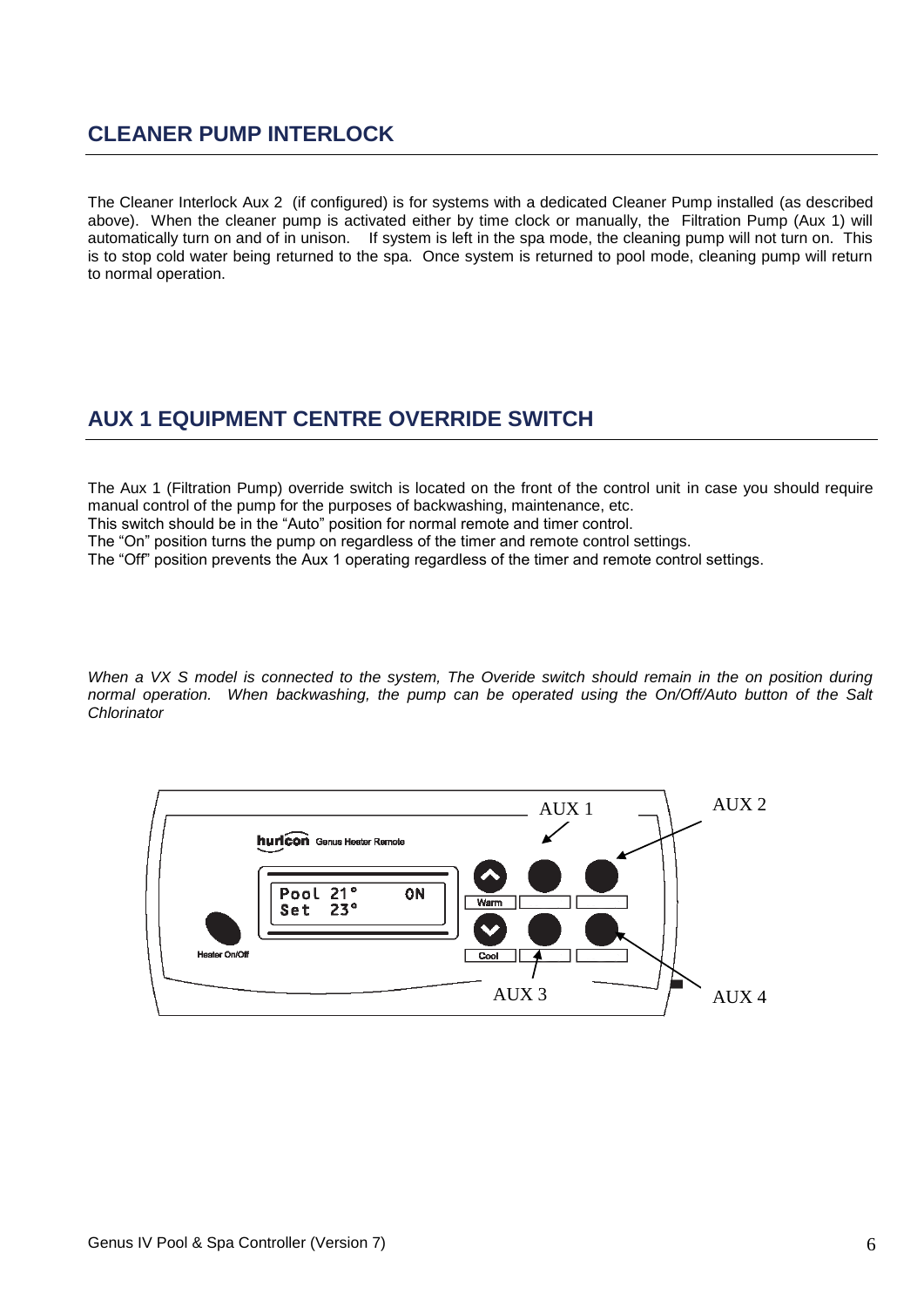The Handset (with or without timer) displays a set of alpha numeric symbols to indicate the operating status of the Heater and Control Unit.

|                                   | Aux 1 is turned on                                                                             | No action                                               |
|-----------------------------------|------------------------------------------------------------------------------------------------|---------------------------------------------------------|
| <b>T</b> CONSTANT                 | Aux 1 in Timer mode (out of period)                                                            | No action                                               |
| $\Gamma$ FLASHING                 | Aux 1 in Timer mode (in set period)                                                            | No action                                               |
| 2                                 | Aux 2 is turned on                                                                             | No action                                               |
| 3                                 | Aux 3 turned on<br>Note: When configured as a Pool/Spa System, number 3 will not be displayed. | No action                                               |
|                                   | Aux 4 turned on                                                                                | No action                                               |
| <b>FLASHING</b>                   | Aux 4 in Heat Demand/Timer mode                                                                | No action                                               |
| <b>UFLASHING</b>                  | Aux 2 in Cleaner mode (in set period)                                                          | No action                                               |
| Н                                 | High Speed (Only with 3 speed Pump)                                                            | No action                                               |
| M                                 | Medium Speed (Only with 3 speed Pump)                                                          | No action                                               |
|                                   | Low Speed (Only with 3 speed Pump)                                                             | No action                                               |
|                                   | Sufficient water pressure<br>to operate heater.                                                | No action                                               |
|                                   | Thermostat calling for heat.<br>Electronic Ignition operating.                                 | No action, heater<br>should ignite in a<br>few seconds. |
| HX, JX & MX & Viron Heaters Only: |                                                                                                |                                                         |

#### **HX, JX & MX & Viron Heaters Only:**



Burner system has ignited and Mo action is operating.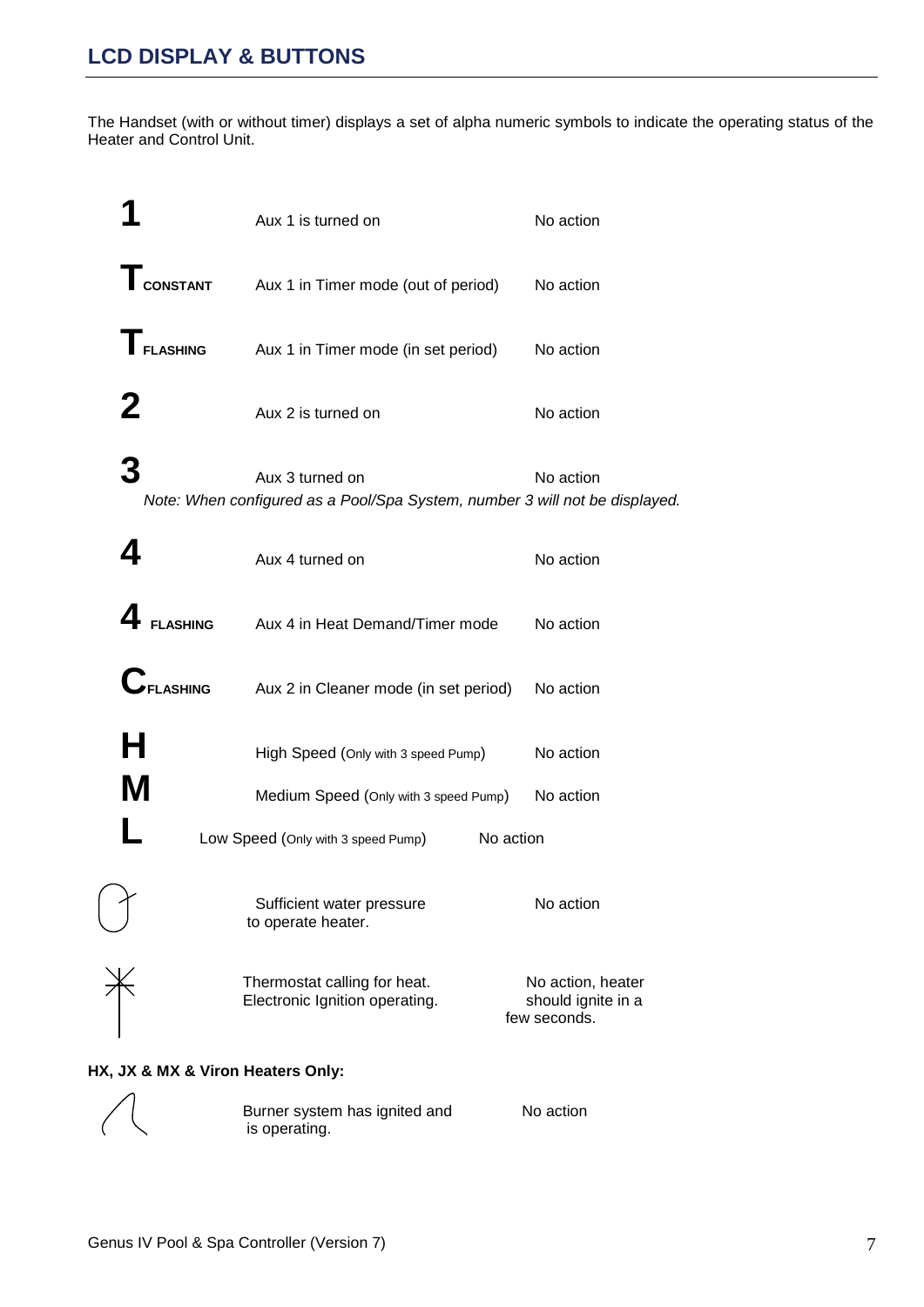## **INDICATOR LIGHTS**

| <b>Constant Indicator Light -</b> | Aux Channel is in auto and will run during timer periods.                           |
|-----------------------------------|-------------------------------------------------------------------------------------|
| <b>Flashing Indicator Light-</b>  | Aux Channel is in auto and is operating during a timer period.                      |
| No Indicator Light-               | Aux Channel has been turned off and will not operate even during a timer<br>period. |

## **FAULT INDICATION**

Under fault conditions, the thermostat display will indicate a set of alpha numeric symbols to indicate the status of the heater. The meaning of each symbol and action to be taken are listed as follows:

| <b>SYMBOL</b>       | <b>MEANING</b>                                                                           | <b>ACTION</b>                                                                                                             |
|---------------------|------------------------------------------------------------------------------------------|---------------------------------------------------------------------------------------------------------------------------|
| <b>Temp Display</b> | Unit has power.                                                                          | No action.                                                                                                                |
| F0                  | Heater locked off, thermistor<br>wire disconnected<br>or water at 0°C (freeze condition) | If water temperature<br>greater than 0°C,<br>call for service.                                                            |
| F1                  | Thermostat reads greater<br>than $45^{\circ}$ C.                                         | Allow water to cool,<br>turn heater off then<br>on again.                                                                 |
| F <sub>2</sub>      | Mechanical Hi Limit greater<br>than $45^{\circ}$ C.                                      | Allow water to cool,<br>turn heater off then<br>on again.                                                                 |
| F <sub>3</sub>      | Thermistor fault                                                                         | <b>Phone for Service</b>                                                                                                  |
| F4                  | <b>Flame Rollout Protection</b>                                                          | <b>Phone for Service</b>                                                                                                  |
| L                   | Heater locked out on time<br>delay for 2 minutes.                                        | No action. Heater<br>will automatically reset after time delay.<br>Or switch off then on again for<br>immediate ignition. |

# **REMOTE (SECOND) TOUCH PAD CONSOLE**

A second touch pad console may be installed to allow operation of your pool equipment from another location. To operate, the second touch pad must have the time clock programs disabled. This prevents two touch pad consoles conflicting with each other. Timer and set up programming of the Genus System MUST be done via one console only. The second console is used only to operate equipment once the system has been set up. Refer to page 13 for instructions on how to disable time clock programs on your second touch pad console.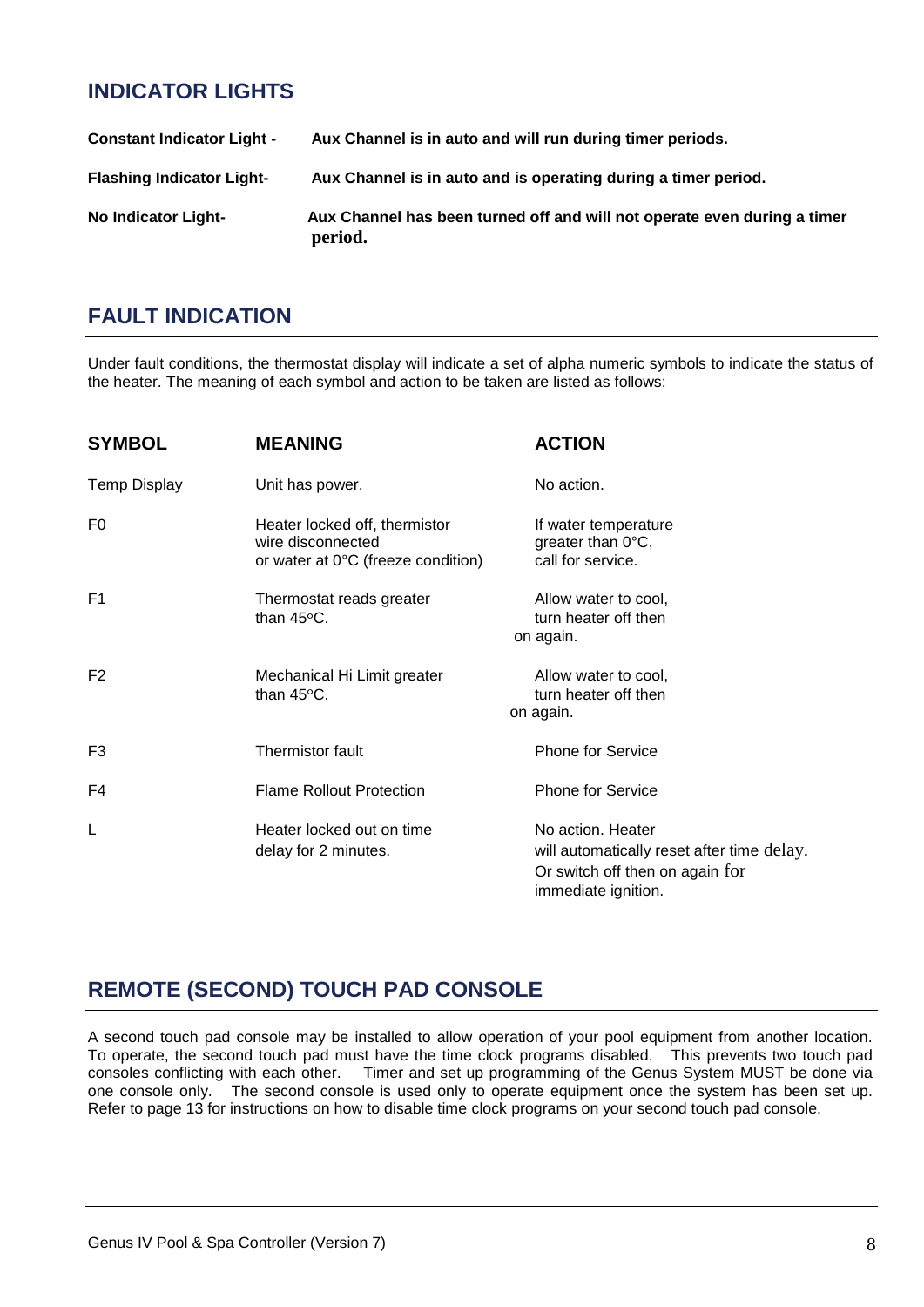# **POOL AND SPA EQUIPMENT CENTRE**

#### **INSTALLATION AND CONFIGURATION**

**WARNING!**

- $\bullet$ **The Genus IV timer console, additional console, FM remote and Plus 4 console are connected to the Power Supply Module, Hurlcon Heater and Salt Chlorinator and Viron P300 Pump by 6 wire flat cable with RJ12 connectors.**
- **The Cable with RJ12 Connection to the Pool Heater and Handset must be installed before power is supplied to the Power Supply Module.**
- **The combined load of equipment operated must not exceed 40 Amps.**
- **The Power Supply Module must be hard wired by a licensed electrician. To avoid a safety hazard, the supply cord if damaged, must only be replaced by Hurlcon, or its service agent or a suitably qualified person.**
- **An approved Isolation Switch must be installed in the electrical supply to the Power Supply Module.**
- **The Pool and Spa Equipment Centre is not intended for use by young children or infirm persons without supervision. Please ensure that young children are supervised to ensure that they do not play with the Pool and Spa Equipment Centre.**
- **The FM Control handset is not water resistant. Therefore water must be avoided.**

## **TOUCH PAD CONSOLE CONNECTION**

The method of installation will depend on the surface the Remote Control is intended to be fixed to. Below is a guide to where each method would be most suitable.

The Handset is supplied with two types on mounting systems. Surface Mount and Flush Mount Kits. The flush mount kit is attached during shipping. Unscrew the Flush Mount cover of the Handset and feed the 6 wire flat cable through the round hole in the back cover on the mounting bracket selected for installation. Connect it to the RJ12 socket on the PCB. If the Surface mount bracket is used, attach this to the wall using appropriate fixing screws, once RJ 12 Cable is attached clip the console into place.

If the Surface Mount Bracket is used, feed the cable under the off-set plastic tabs or directly through the wall. Then attach the RJ 12 Cable and clip the console into place.

The Remote Control is supplied with a Flush mount Spa Side kit containing rubber grommets and double sided tape for mounting in wet areas. Grommet is to be fitted on the rear of the unit where the RJ12 cable connects to the rear of the housing. The double side gasket should be fitted around the flange or the unit.

Note – when installing into plaster or similar use the plaster wall mount bracket. See below for installation instructions.

The cut out size for flush mounting is 182mm x 70mm.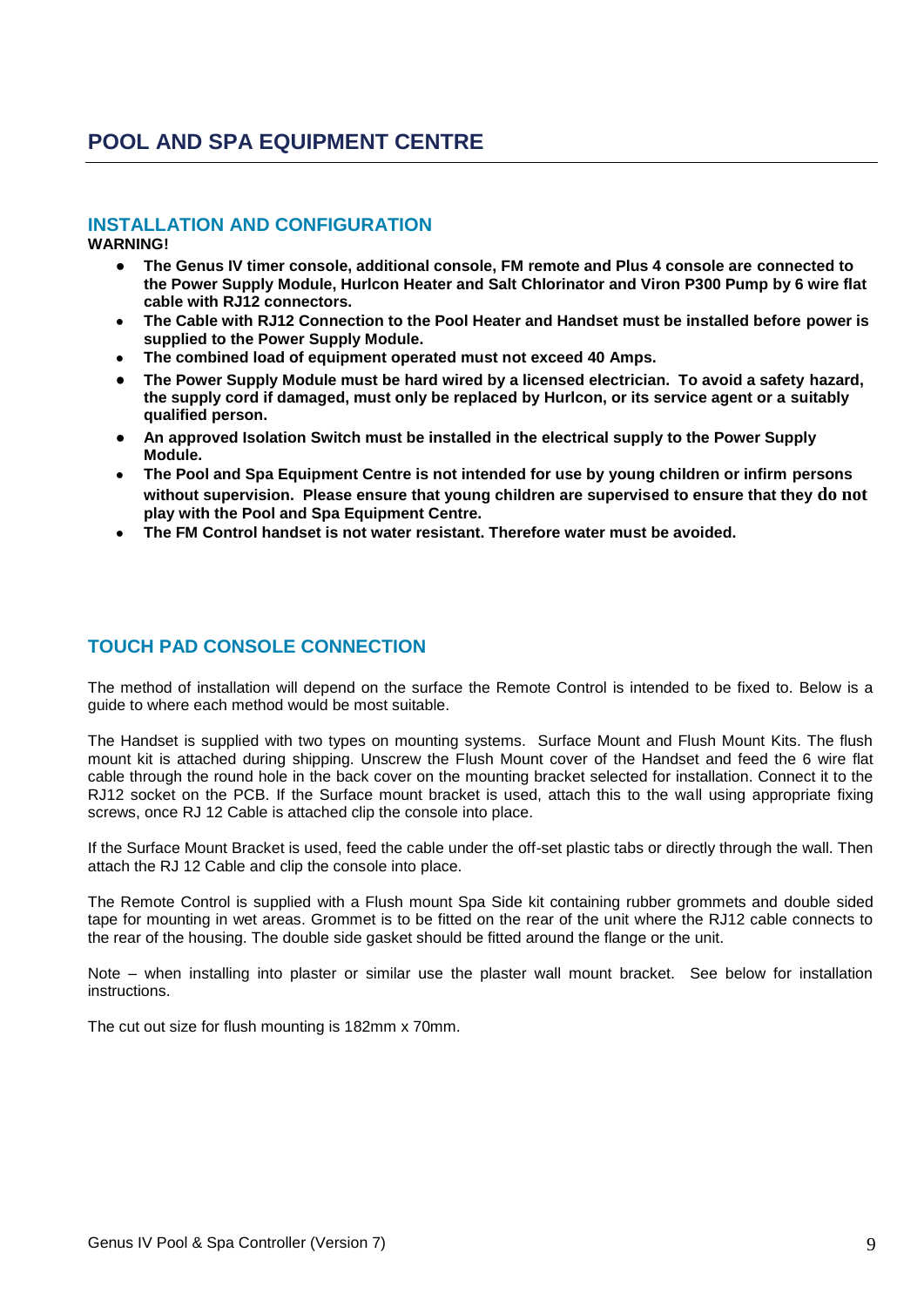#### **PLASTER WALL BRACKET INSTALLATION**

- 1. Cut hole in plaster 182mm x 70mm
- 2. Using mount bracket as a guide drill 4 screw holes 4mm diameter.
- 3. Feed RJ12 cable through left side square cutout. Push bracket back into hole and bend the four tabs behind the plaster.
- 4. Screw 4 off 6# Countersunk screws (supplied) through the top and bottom holes into the tabs. The tabs will tighten behind the plaster.
- 5. Remove the back cover of the Flush mount style heater remote. Feed the RJ12 cable through the back cover.
- 6. Connect cable to RJ12 connection on circuit board and re-assemble remote console.
- 7. Push complete console assembly into Plaster wall bracket.



#### **MX HEATER CONNECTION**

- 1. Turn power off to heater.
- 2. Remove front heater door.
- 3. Remove the 2 screws securing the control panel and detach.
- 4. Feed RJ12 cable through hole located just above the gas inlet hole and through one of the holes in the underside of the control box.
- 5. Connect the RJ12 cable to either one of the RJ12 Sockets on the thermostat.
- 6. Re-assemble the control panel and door.
- 7. Your Remote Control is now ready for operation.

#### **HX HEATER CONNECTION**

- 1. Feed the RJ12 cable though the whole located in the bottom left hand corner of the front door.
- 2. Connect the RJ12 cable to either one of the RJ12 Sockets on the thermostat.
- 3. Replace front heater door.
- 4. Your Remote Control is now ready for operation.

#### **JX HEATER CONNECTION**

- 1. Feed the RJ12 cable though the whole located on the bottom of the heater.
- 2. Connect the RJ12 cable to either one of the RJ12 Sockets on the rear of the thermostat.
- 3. Close the front heater door.
- 4. Your Remote Control is now ready for operation.

#### **3 SPEED PUMP CONNECTION –**

- 1. Turn power off to Pump.
- 2. Loosen gland at rear of capacitor cover on P300 pump.
- 3. Connect RJ12 cable in connection socket (Cable not supplied)
- 4. Your Remote Control is now ready for operation.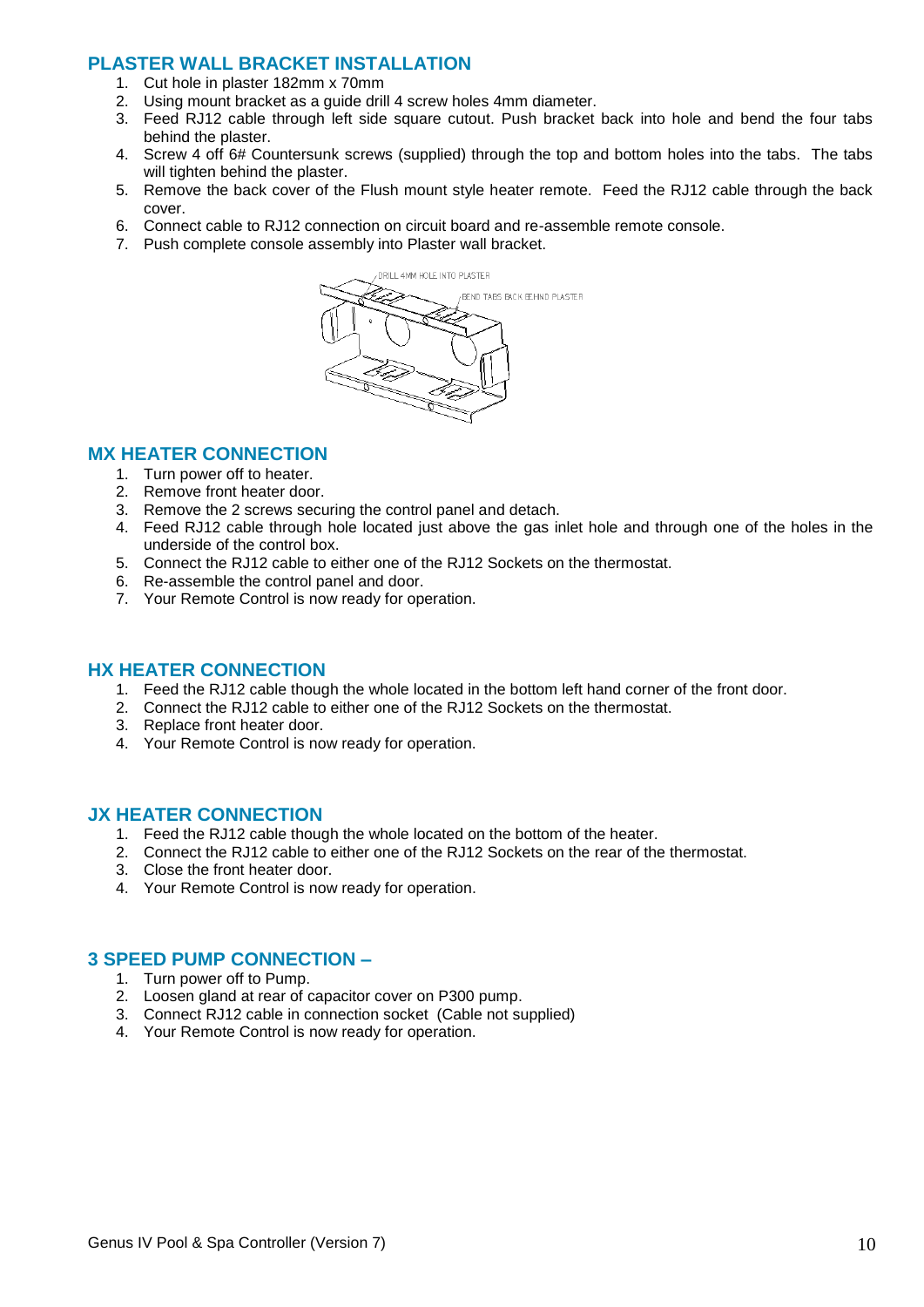## **POWER SUPPLY MODULE MOUNTING BRACKET**

The Power Supply Module comes with a wall mounting bracket so it can be securely fixed to any wall. The Power Supply Module must be hung where it is protected from direct sunlight and rain (IPX3).

- 1. Remove wall mounting bracket from Power Supply Module by un-doing the screw located near the pump socket.
- 2. Screw mounting Bracket to wall.
- 3. Engage the Power Supply Module"s top rear edge with the joggled section on the top of the bracket.
- 4. Align the screw hole in the underside of the Power Supply Module with the hole in the lower face of the mounting bracket and secure.

**Total load of equipment connected the Genus IV unit is not to exceed 40 amps.**

# **CONNECTION TO HURLCON SALT CHLORINATORS**

The VX s Model Chlorinator control needs to be connected to the equipment centre via a remote cable. To connect the cable from the Chlorinator Control to the equipment centre, do the following:

- 1. Turn off the mains supply to the equipment centre.
- 2. Plug one end of the RJ12 cable into the RJ12 socket that can be found on the underside of the Power Supply Module. (Cable not supplied)
- 3. The other end of the cable must be plugged into the VX "S" model chlorinator.
- 4. Connect the chlorinator mains plug into the pump outlet of the Power Supply Module.
- 5. Plug the pump into the power socket located on the underside of the VX chlorinator.
- 6. Set the Pump override switch to the **Off** position.
- 7. Turn on the mains to the Equipment centre.
- 8. Whilst holding down the Backwash and Power level up buttons, turn the Pump override switch to **ON.** The Chlorinator should indicate a S for system after the model setting.

**NOTE: The pump Override switch should no longer be used in the "Auto" Position. It should be left in the On position for normal operation and off for maintenance.** 

# **INTERFACE FOR NON HURLCON SALT CHLORINATORS (OPTION)**

- 1. Connect the male 4 pin plug into one of the female 4 pin sockets of the Power Supply Module.
- 2. Cut the sense wire on Salt Chlorinator and crimp in blue wires from Salt Chlorinator Interface.
- **Note:** If Chlorinator output is disabled when in Pool mode, swap white and red leads inside Salt Chlorinator Interface.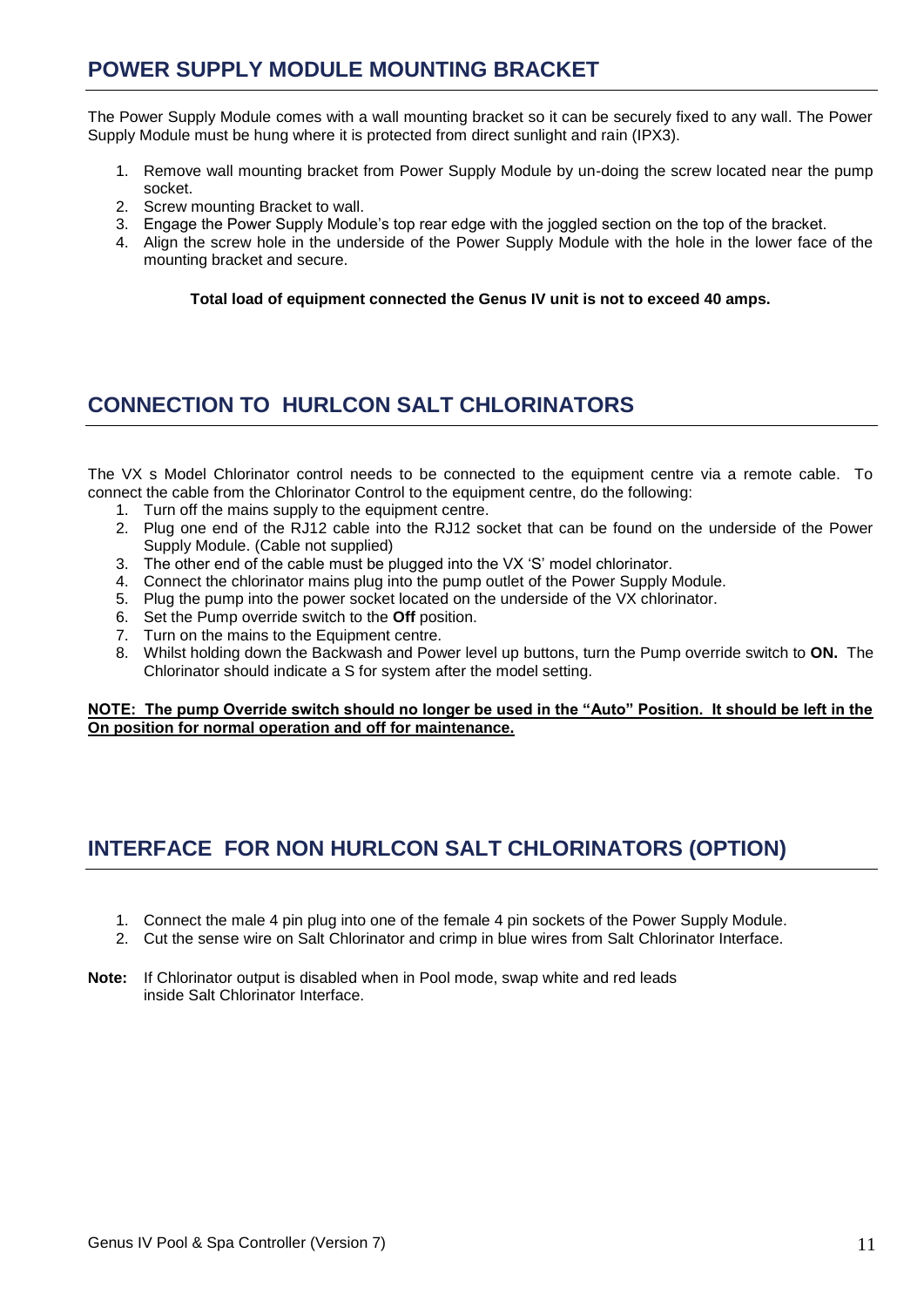The Genus IV control needs to be correctly configured to suit the setup that you require As a default, it is set-up as a 4 function system with no Pool/Spa valve actuation, no Heat Demand and no Cleaner Pump. To reconfigure, follow the procedure below:

# **ON THE HEATER**

**While the Heater Thermostat displays "Off", hold the "On/Off" button and press the following combination:**

| Configuration              | <b>Button Sequence</b> | <b>Thermostat Displays Briefly</b> |  |
|----------------------------|------------------------|------------------------------------|--|
| 4 Function Mode(default)   | Warm, Cool, Warm, Cool | RLY - AUX 2                        |  |
| Pool/Spa + 3 Function Mode | Warm, Cool, Warm, Warm | RLY – POOL SPA OFF                 |  |

Temperatures can be displayed in either Celsius or Fahrenheit. Again

**While the Heater Thermostat displays "Off", hold the "On/Off" button and press the following combination:**

| "Warm, Cool, Cool, Cool" | $\rightarrow$ | Degree Celsius (Default Setting) |
|--------------------------|---------------|----------------------------------|
| "Warm, Cool, Cool, Warm" | $\rightarrow$ | Degree Fahrenheit                |

If a 3 speed pump, Plus 4 system, Infloor Cleaning Pump or Heat Demand configuration required, the following programming instructions must be followed.

(See next Page)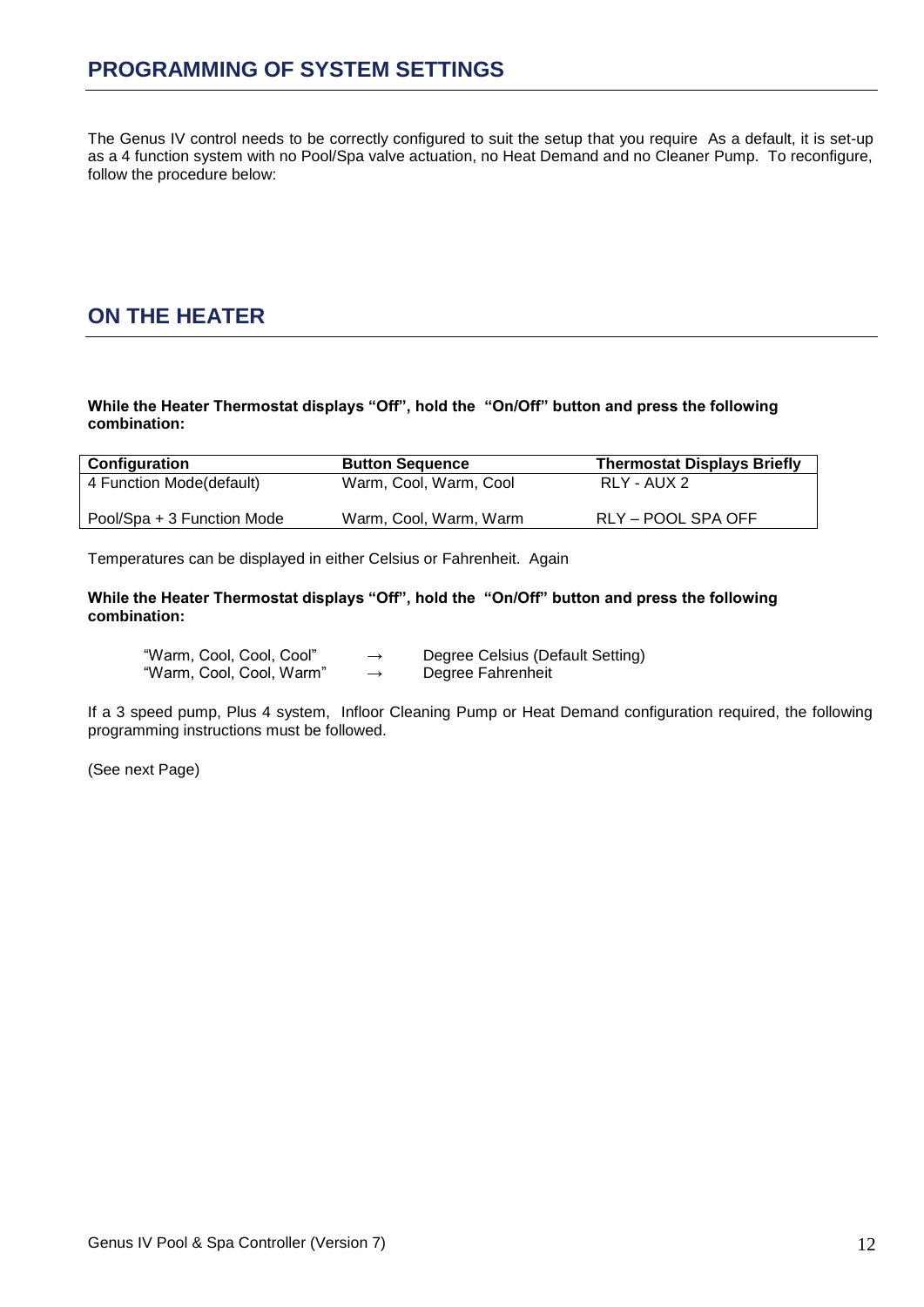#### **ON THE CONSOLE**

**While the Genus III/IV Console Heater setting displays "OFF", hold the "ON/OFF" button down and press Cool, Warm, Cool**

| Configuration<br><b>Button Sequence</b>                                                                                                                                                   |           |  |  |  |
|-------------------------------------------------------------------------------------------------------------------------------------------------------------------------------------------|-----------|--|--|--|
| <b>Timer Console</b>                                                                                                                                                                      | Warm      |  |  |  |
| or                                                                                                                                                                                        | <b>or</b> |  |  |  |
| No Timer Console (second console)                                                                                                                                                         | Cool      |  |  |  |
| Note: Only one console per system can be activated in timer mode. If more than one console is                                                                                             |           |  |  |  |
| programmed in timer mode, system will fail without warning.                                                                                                                               |           |  |  |  |
|                                                                                                                                                                                           |           |  |  |  |
| 8 function mode (Plus 4 unit connected)                                                                                                                                                   | Warm      |  |  |  |
| or                                                                                                                                                                                        | or        |  |  |  |
| 4 function mode (no Plus 4 unit)                                                                                                                                                          | Cool      |  |  |  |
| Cleaner ON                                                                                                                                                                                | Warm      |  |  |  |
| or                                                                                                                                                                                        | or        |  |  |  |
| Cleaner OFF                                                                                                                                                                               | Cool      |  |  |  |
| Heater Pump CH1                                                                                                                                                                           | Warm      |  |  |  |
| or                                                                                                                                                                                        | or        |  |  |  |
| Heater Pump CH4                                                                                                                                                                           | Cool      |  |  |  |
| <b>Heat Demand ON</b>                                                                                                                                                                     | Warm      |  |  |  |
| or                                                                                                                                                                                        | or        |  |  |  |
| <b>Heat Demand OFF</b>                                                                                                                                                                    | Cool      |  |  |  |
| 3 Speed Pump                                                                                                                                                                              | Warm      |  |  |  |
| or                                                                                                                                                                                        | <b>or</b> |  |  |  |
| No 3 Speed Pump                                                                                                                                                                           | Cool      |  |  |  |
| If no is selected, The menus changes will be complete and 'Done' will be displayed. After 2                                                                                               |           |  |  |  |
| seconds, system will resume normal operation.                                                                                                                                             |           |  |  |  |
| Pump Filter Speed Medium - YES                                                                                                                                                            | Warm      |  |  |  |
| or                                                                                                                                                                                        | or        |  |  |  |
| Pump Filter Speed Medium - NO                                                                                                                                                             | Cool      |  |  |  |
| Pump Filter Speed High - YES                                                                                                                                                              | Warm      |  |  |  |
| or                                                                                                                                                                                        | or        |  |  |  |
| Pump Filter Speed High - NO                                                                                                                                                               | Cool      |  |  |  |
| Pump Filter Speed Low - YES                                                                                                                                                               | Warm      |  |  |  |
| or                                                                                                                                                                                        | <b>or</b> |  |  |  |
| Pump Filter Speed Low - NO                                                                                                                                                                | Cool      |  |  |  |
| Note: As soon as one of the filter speeds is selected as 'Yes'. The menus changes will be<br>complete and 'Done' will be displayed. After 2 seconds, system will resume normal operation. |           |  |  |  |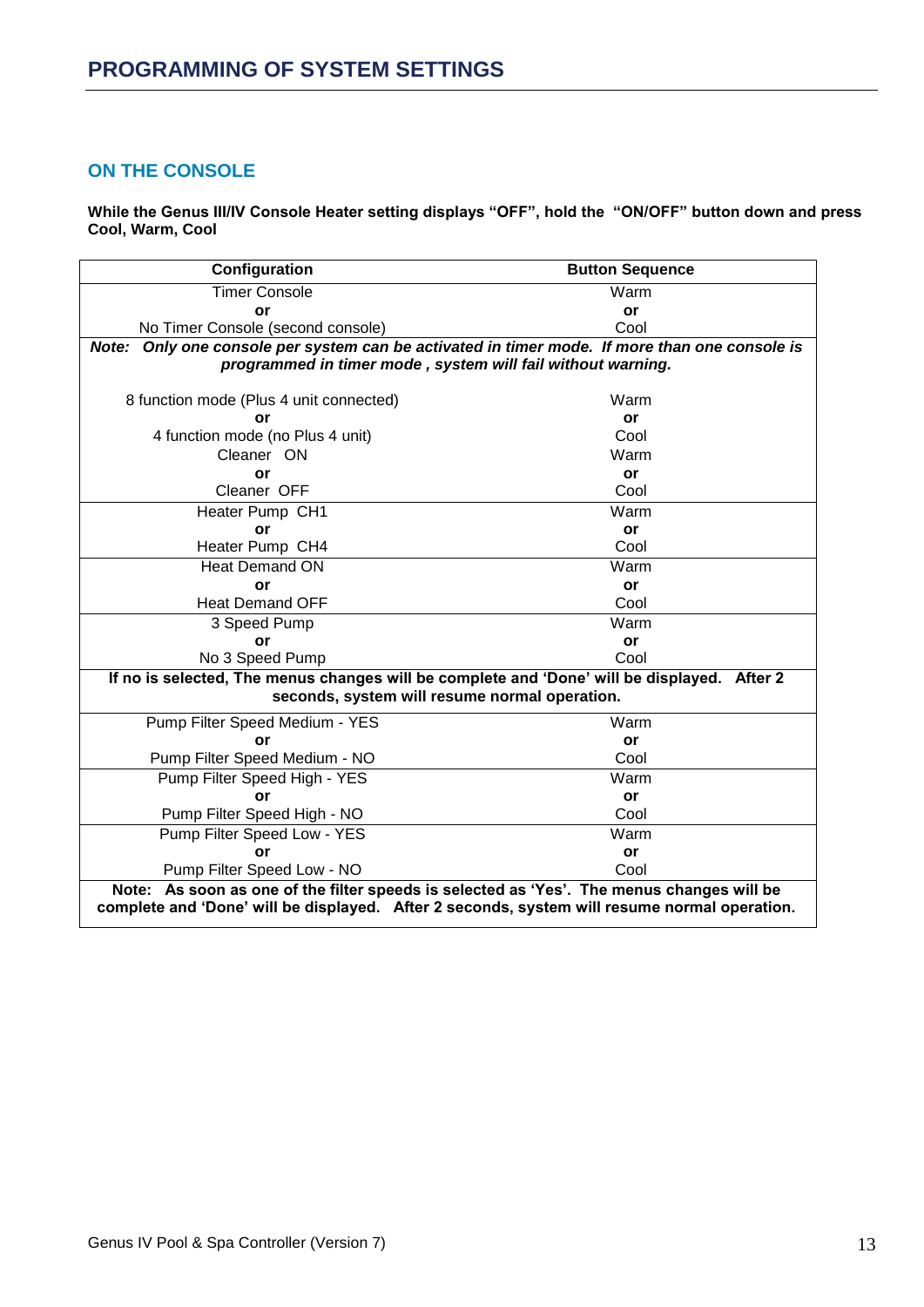## **Valve Connection and Configuration**

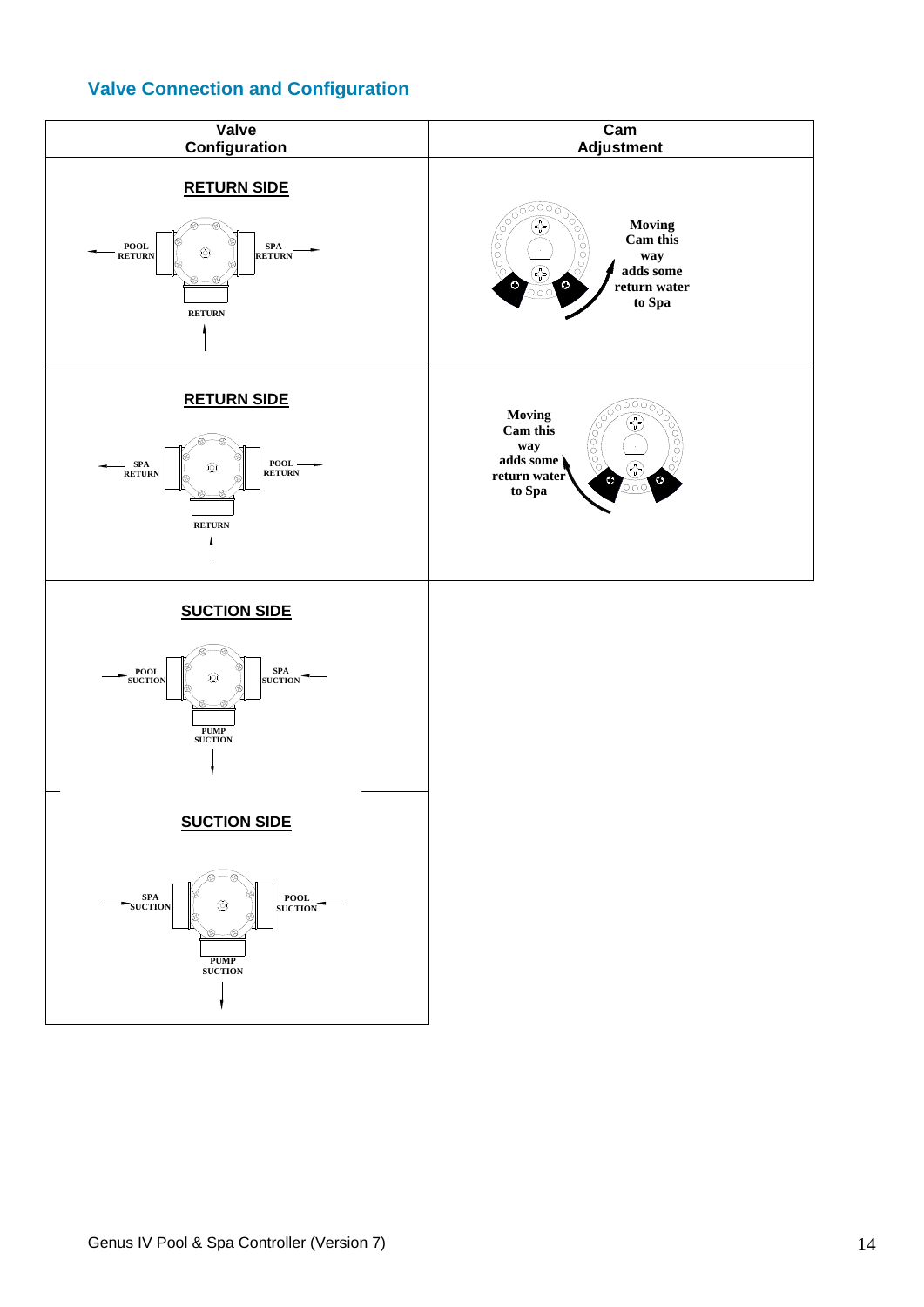Your Function Remote with Temperature Adjustment is covered by a limited 12 month warranty against defective parts and faulty workmanship (plus 30 days to allow for installation).

To make a warranty claim you must return your Pool & Spa Equipment Centre to Hurlcon"s factory freight prepaid and Hurlcon will repair or replace it (at its option) and return it to you.

Should a fault occur, call Hurlcon or an Authorised Hurlcon Service Agent. There are no user serviceable parts. Always turn off and disconnect power supply when removing Power Supply Module.

#### **Limitations**

All warranties only apply if the equipment is installed and operated in complete compliance with the installation and operating instructions.

Specific limitations and exclusions include but are not limited to, water ingress into Power Supply Module and Remote Control, excessive appliance current load on any one or number of power outlets, misuse or abuse whether intentional or accidental.

Hurlcon assumes no liability for consequential damages of any kind. In field labour warranty is applicable in capital city metropolitan areas and within a 20 km radius of Hurlcon Authorised Service Agents. Should you request a warranty service call and the problem is diagnosed as non-warrantable, you will be charged for a diagnostic service call plus any parts and labour required to repair the Multi-Function Remote Controller. No person is authorised to make any representations on behalf of Hurlcon.

#### **Commercial Installation**

On Commercial Installations, such as health clubs, motels/hotels and hydrotherapy facilities, parts and in field labour warranty (in capital city metropolitan areas and within a 20 km radius of Hurlcon Authorised Service Agents) is 12 months from the date of purchase plus 30 days to allow for installation.